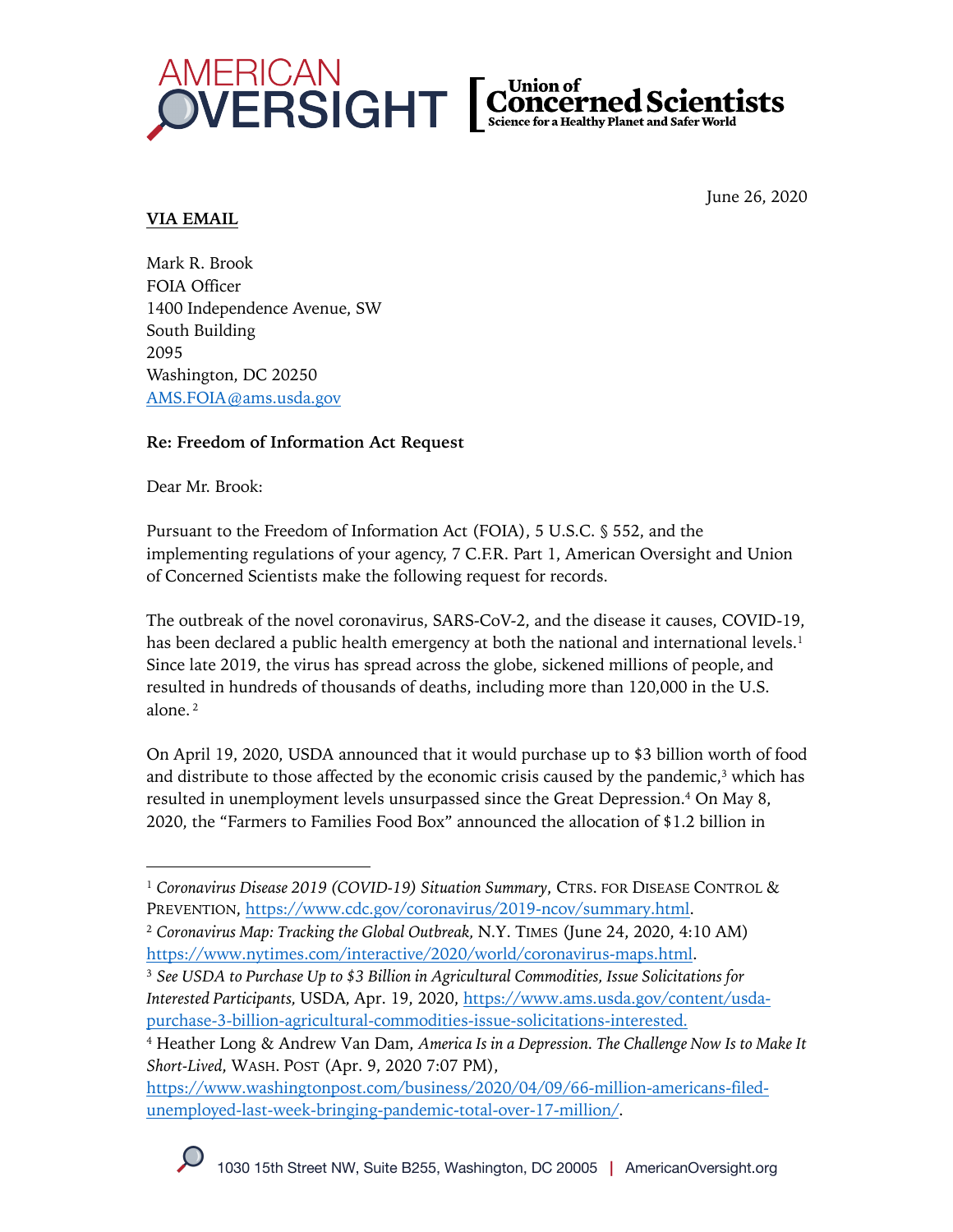contracts for the purchase, packaging, and distribution of agricultural products,5 but concerns have arisen about how bids were evaluated and whether contracts were given out appropriately.<sup>6</sup> USDA has already cancelled one of the largest contracts<sup>7</sup> and another recipient has come under scrutiny for not having delivered a single box of food for weeks after the contract was awarded.8

American Oversight and Union of Concerned Scientists submit this request to shed light on USDA's response to the coronavirus pandemic, including its management of the Farmer to Families Food Box program.

## **Requested Records**

American Oversight and Union of Concerned Scientists request that USDA produce the following records within twenty business days:

- 1. All final directives, orders, decisions, protocols, or guidance produced by or provided to your agency regarding the Farmers to Families Food Box Program, including but not limited to the following topics:
	- a. Requirements that contract awardees possess Perishable Agricultural Commodities Act (PACA) licenses, or exemptions allowing bidders without PACA licenses to receive contracts;
	- b. Processes to ensure that contract awardees use federal funds solely for the acquisition, packaging, and distribution of qualifying food;
	- c. Processes for distributing federal funds, such as whether contract awardees will receive payments upon completion of the contract, in installments, or upfront;
	- d. Supervisory processes for evaluating whether a contract awardee has fulfilled their contract and for reclaiming federal funds in the event a

https://www.producebluebook.com/2020/05/27/as-wedding-planner-promises-deliveriescongressmen-call-for-cancellation-in-39-million-contract/.

<sup>8</sup> Helena Bottemiller Evich, *USDA Food Boxes MIA in San Antonio,* POLITICO (May 28, 2020, 10:00 AM), https://www.politico.com/newsletters/morning-

agriculture/2020/05/28/usda-food-boxes-mia-in-san-antonio-787948.

<sup>5</sup> *See Announcement of Contract Awards for the Farmers to Families Food Box Program*, USDA, May 8, 2020

https://www.ams.usda.gov/sites/default/files/media/AnnouncementofContractAwards.pd f; *Farmers to Families Food Box,* USDA, https://www.ams.usda.gov/selling-food-tousda/farmers-to-families-food-box.

<sup>6</sup> Courtney Weaver, *Food Aid Effort Faulted for Neglecting New York and US North-East,*  FINANCIAL TIMES, May 27, 2020, https://www.ft.com/content/a57885ba-e72f-4d50-bd60- 2f0df0ec4612.

<sup>7</sup> *As Wedding Planner Promises Deliveries, Congressmen Call for Cancellation In \$39 Million Contract*, BLUE BOOK SERVS., May 27, 2020,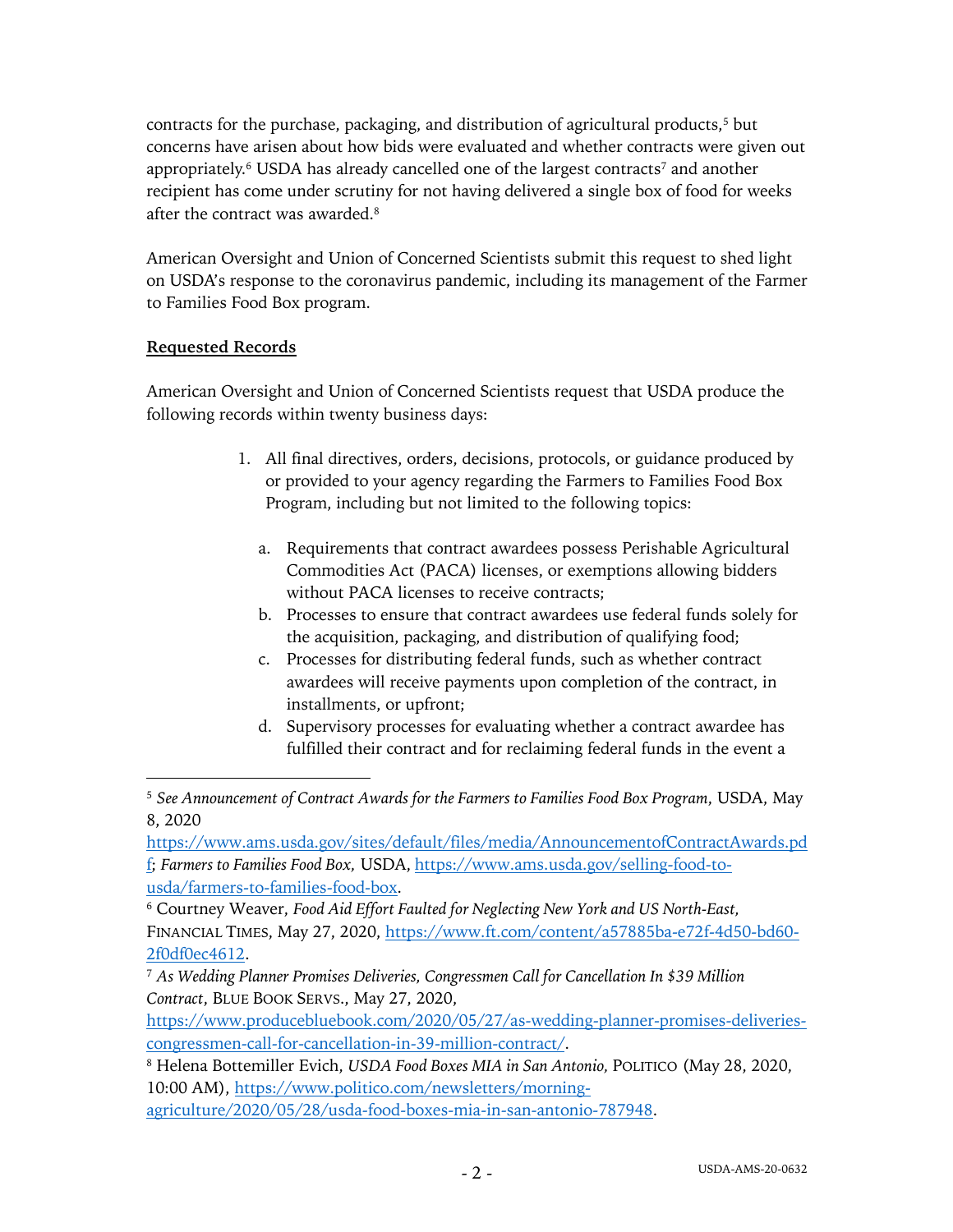contract is unsatisfactorily fulfilled or unfulfilled (i.e., "clawback" provisions).

This request includes records regarding both the current round of contracts covering the time period from May 15 to June 30, 2020, as well as subsequent renewals or new contracts awarded.<sup>9</sup>

- 2. Records sufficient to identify the following information concerning the Farmers to Families Food Box program:
	- a. The total number of bids rejected;
	- b. The total number of audits or other supervisory processes completed to evaluate whether an awardee has satisfactorily fulfilled their contract and the results of those audits;

Please provide all responsive records from April 24, 2020, through the date of the search.

## **Fee Waiver Request**

In accordance with 5 U.S.C.  $\frac{1}{5}$  552(a)(4)(A)(iii) and your agency's regulations, American Oversight and Union of Concerned Scientists request a waiver of fees associated with processing this request for records. The subject of this request concerns the operations of the federal government, and the disclosures will likely contribute to a better understanding of relevant government procedures by the general public in a significant way. Moreover, the request is primarily and fundamentally for non-commercial purposes.

Requesters seek a waiver of fees because disclosure of the requested information is "in the public interest because it is likely to contribute significantly to public understanding of operations or activities of the government."10 The public has a significant interest in understanding how USDA is responding to the unprecedented pandemic. Records with the potential to shed light on this matter would contribute significantly to public understanding of operations of the federal government, including illuminating how the agency is allocating funds intended to provide nutrition to Americans during a public health and economic crisis. Requesters are committed to transparency and make the responses agencies provide to FOIA requests publicly available, and the public's understanding of the government's activities would be enhanced through our analysis and publication of these records.

<sup>9</sup> Tom Karst, *USDA Plans Second Round of Farmers to Families Box Contracts*, AGWEB (May 28, 2020, 10:53 AM), https://www.agweb.com/article/usda-plans-second-roundfarmers-families-box-contracts.

 $10\,5$  U.S.C. § 552(a)(4)(A)(iii).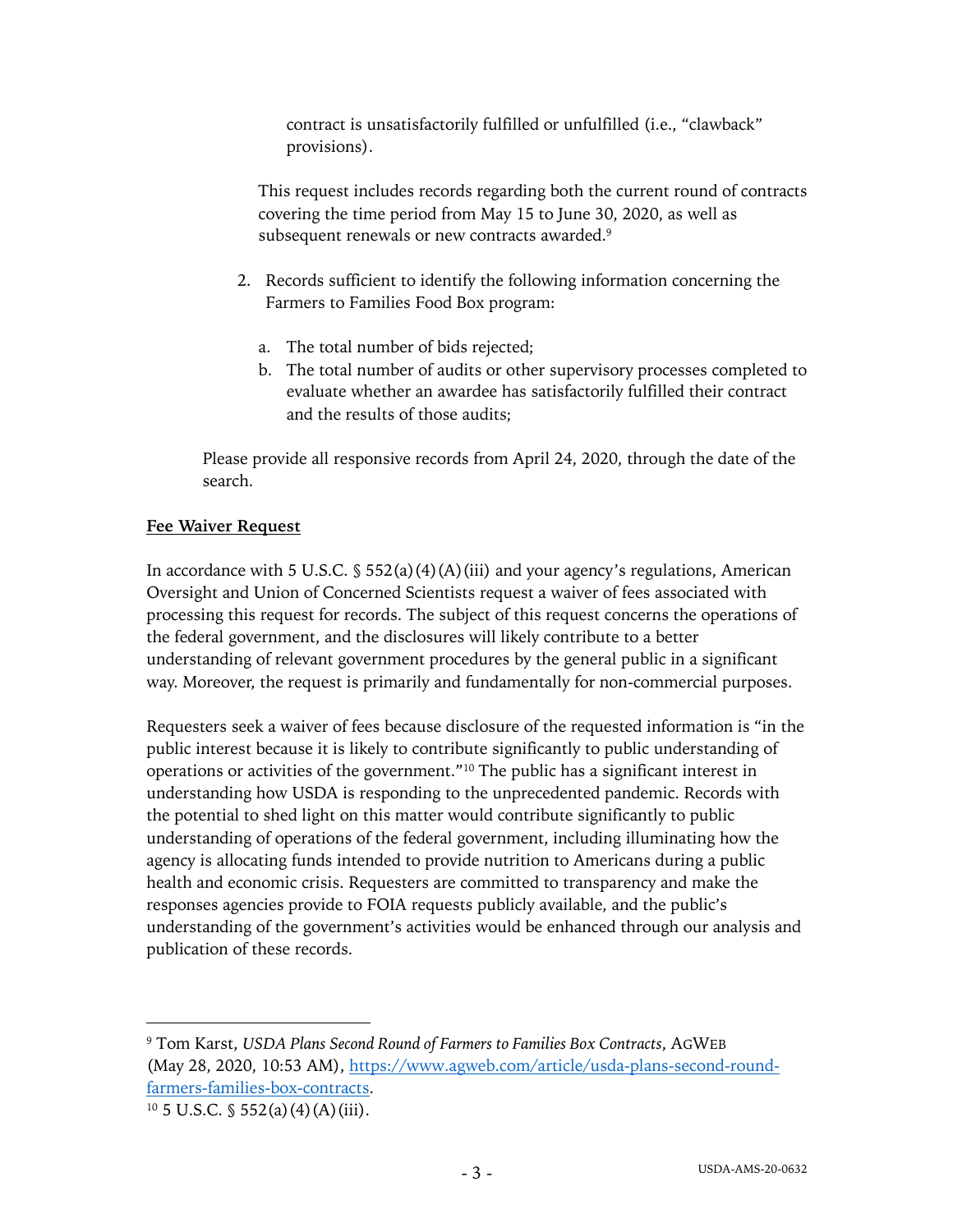This request is primarily and fundamentally for non-commercial purposes.<sup>11</sup> As  $501(c)(3)$ nonprofits, American Oversight and Union of Concerned Scientists do not have commercial purposes and the release of the information requested is not in either organization's financial interest.

American Oversight's mission is to promote transparency in government, to educate the public about government activities, and to ensure the accountability of government officials. American Oversight uses the information gathered, and its analysis of it, to educate the public through reports, press releases, or other media. American Oversight also makes materials it gathers available on its public website and promotes their availability on social media platforms, such as Facebook and Twitter.12

American Oversight has also demonstrated its commitment to the public disclosure of documents and creation of editorial content through numerous substantive analyses posted to its website. <sup>13</sup> Examples reflecting this commitment to the public disclosure of documents and the creation of editorial content include the posting of records related to an ethics waiver received by a senior Department of Justice attorney and an analysis of what those records demonstrated regarding the Department's process for issuing such waivers;<sup>14</sup> posting records received as part of American Oversight's "Audit the Wall" project to gather and analyze information related to the administration's proposed construction of a barrier along the U.S.-Mexico border, and analyses of what those records reveal;15 posting records regarding potential self-dealing at the Department of Housing & Urban Development and related analysis;<sup>16</sup> posting records and analysis relating to the

<sup>11</sup> *See* 5 U.S.C. § 552(a)(4)(A)(iii).

<sup>&</sup>lt;sup>12</sup> American Oversight currently has approximately 15,600 page likes on Facebook and 104,000 followers on Twitter. American Oversight, FACEBOOK,

https://www.facebook.com/weareoversight/ (last visited June 24, 2020); American Oversight (@weareoversight), TWITTER, https://twitter.com/weareoversight (last visited June 24, 2020).

<sup>13</sup> *News*, AMERICAN OVERSIGHT, https://www.americanoversight.org/blog.

<sup>&</sup>lt;sup>14</sup> *DOJ Records Relating to Solicitor General Noel Francisco's Recusal, AMERICAN OVERSIGHT,* https://www.americanoversight.org/document/doj-civil-division-response-noel-franciscocompliance; *Francisco & the Travel Ban: What We Learned from the DOJ Documents*, AMERICAN OVERSIGHT, https://www.americanoversight.org/francisco-the-travel-ban-what-welearned-from-the-doj-documents.

<sup>15</sup> *See generally Audit the Wall*, AMERICAN OVERSIGHT,

https://www.americanoversight.org/investigation/audit-the-wall; *see, e.g.*, *Border Wall Investigation Report: No Plans, No Funding, No Timeline, No Wall*, AMERICAN OVERSIGHT, https://www.americanoversight.org/border-wall-investigation-report-no-plans-nofunding-no-timeline-no-wall.

<sup>16</sup> *Documents Reveal Ben Carson Jr.'s Attempts to Use His Influence at HUD to Help His Business*, AMERICAN OVERSIGHT, https://www.americanoversight.org/documents-reveal-ben-carsonjr-s-attempts-to-use-his-influence-at-hud-to-help-his-business.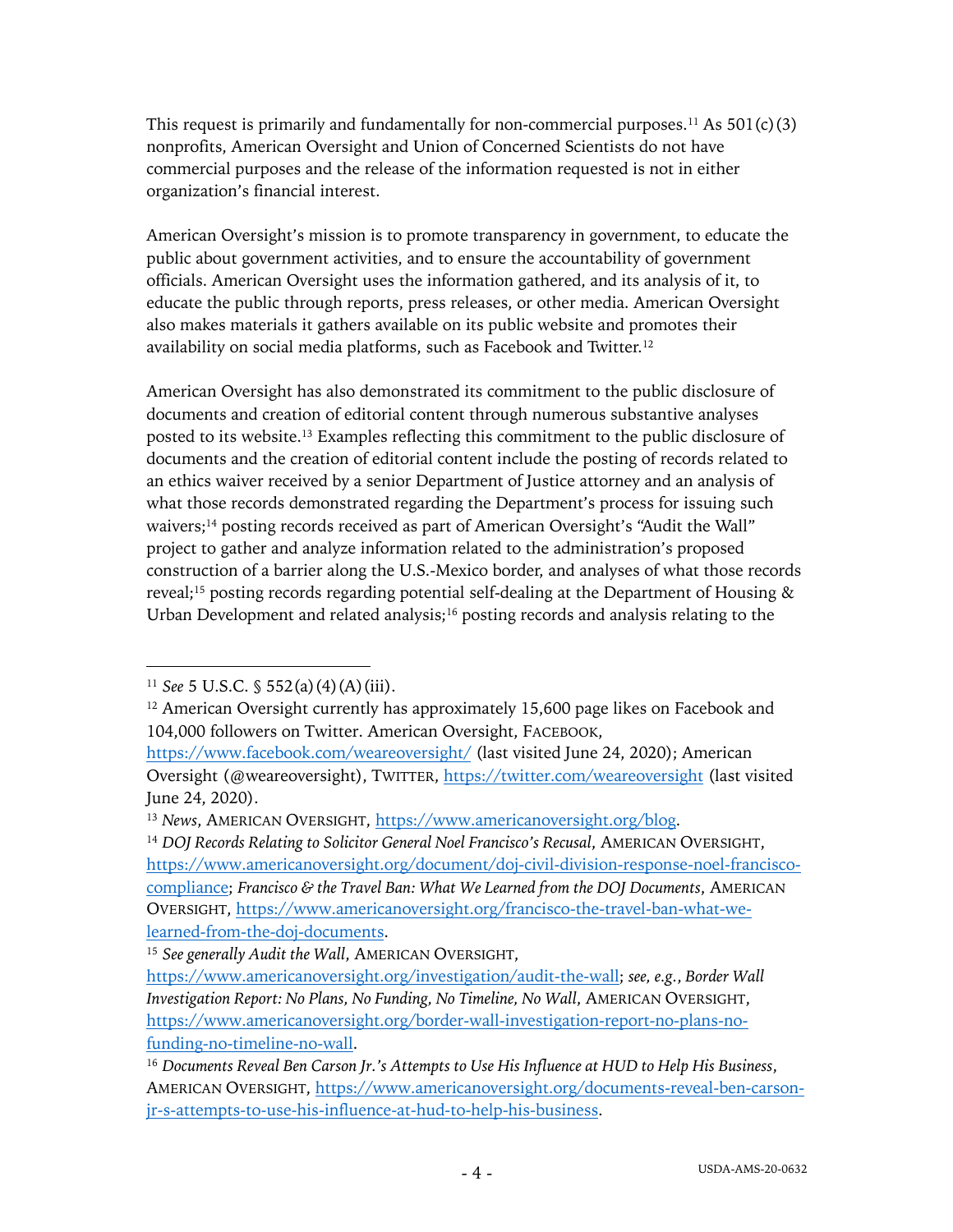federal government's efforts to sell nuclear technology to Saudi Arabia;17 and posting records and analysis regarding the Department of Justice's decision in response to demands from Congress to direct a U.S. Attorney to undertake a wide-ranging review and make recommendations regarding criminal investigations relating to the President's political opponents and allegations of misconduct by the Department of Justice itself and the Federal Bureau of Investigation.<sup>18</sup>

Union of Concerned Scientists (UCS) is a science-based public interest organization with more than 500,000 supporters—including parents, businesspeople, scientists, teachers, and students—throughout the United States. To help further its work of using sound scientific analysis—not political calculations or corporate hype—to create a healthy, safe, and sustainable future, as well as promote scientific integrity in government science, UCS seeks to provide its members and activists, as well as the general public, up-to-date information, news, and commentary on various aspects of science policy.

UCS consistently publishes in-depth reports on topics of critical interest.19 It also publishes newsletters, fact sheets, blogs and other publications in print and electronic form. Moreover, UCS serves as a resource for the media and testifies before Congress, including on issues related to scientific integrity.

UCS maintains a public website, www.ucsusa.org, with science-policy related information and news. Its website is visited an average of 15,000 times each day. In March of 2015, UCS had over one million unique visitors to its website. Visitors to the website include scientists, teachers, businesspeople, federal and state officials, and other concerned citizens. Moreover, information posted on UCS's website is often linked to websites of other organizations. UCS also has a blog, available at blog.ucsusa.org, and is active on Facebook and Twitter.

UCS has a long history of successfully working with the news media to hold government officials and agencies accountable. For example, UCS staff possess detailed knowledge of political interference in science at the EPA.20 Its work in this area has been the subject of

<sup>17</sup> *Investigating the Trump Administration's Efforts to Sell Nuclear Technology to Saudi Arabia*, AMERICAN OVERSIGHT, https://www.americanoversight.org/investigating-the-trumpadministrations-efforts-to-sell-nuclear-technology-to-saudi-arabia.

<sup>18</sup> *Sessions' Letter Shows DOJ Acted on Trump's Authoritarian Demand to Investigate Clinton*, AMERICAN OVERSIGHT, https://www.americanoversight.org/sessions-letter.

<sup>&</sup>lt;sup>19</sup> Visit www.ucsusa.org for numerous examples of reports published on a variety of different topics.

<sup>20</sup> *See* http://www.ucsusa.org/our-work/center-science-and-democracy/promotingscientific-integrity/interference-at-the-epa.html for more information.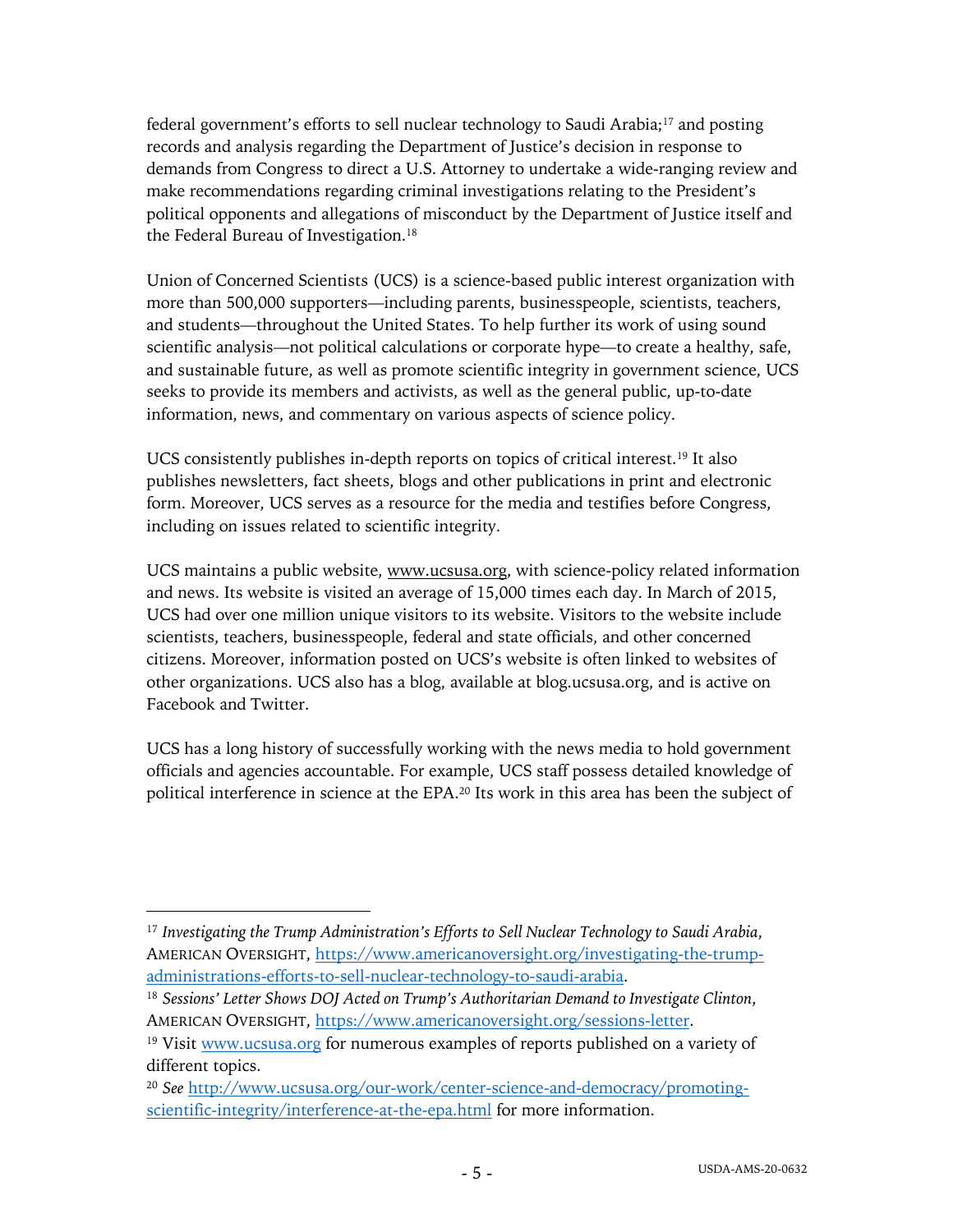major congressional hearings<sup>21</sup> and news coverage.<sup>22</sup>

Accordingly, American Oversight and Union of Concerned Scientists qualify for a fee waiver.

#### **Guidance Regarding the Search & Processing of Requested Records**

In connection with its request for records, Requesters provides the following guidance regarding the scope of the records sought and the search and processing of records:

- § Our request for records includes any attachments to those records or other materials enclosed with those records when they were previously transmitted. To the extent that an email is responsive to our request, our request includes all prior messages sent or received in that email chain, as well as any attachments to the email.
- Please search all relevant records or systems containing records regarding agency business. Do not exclude records regarding agency business contained in files, email accounts, or devices in the personal custody of your officials, such as personal email accounts. Records of official business conducted using unofficial systems or stored outside of official files are subject to the Federal Records Act and FOIA.23 It is not adequate to rely on policies and procedures that require officials to move such information to official systems within a certain period of time; American Oversight has a right to records contained in those files even if material has not yet been moved to official systems or if officials have, by intent or through negligence, failed to meet their obligations.24
- Please use all tools available to your agency to conduct a complete and efficient search for potentially responsive records. Agencies are subject to government-wide

dyn/content/article/2008/04/23/AR2008042303074.html.

<sup>23</sup> *See Competitive Enter. Inst. v. Office of Sci. & Tech. Policy*, 827 F.3d 145, 149–50 (D.C.

<sup>21</sup> *See Allegations of Political Interference with the Work of Government Climate Change Scientists: Hearing Before the H. Comm. on Oversight & Gov. Reform*, 110th Cong. (2007*),* 

http://www.gpo.gov/fdsys/pkg/CHRG-110hhrg34913/html/CHRG-110hhrg34913.htm. <sup>22</sup> *See, e.g.*, Dina Cappillo, *Groups to EPA: Stop Muzzling Science Advisers*, SAN DIEGO UNION-TRIBUNE (Aug. 23, 2014, 10:44 AM), https://www.sandiegouniontribune.com/sdutgroups-accuse-epa-of-muzzling-outside-advisers-2014aug12-story.html; Christopher Lee, *Scientists Report Political Interference*, WASH. POST, April 24, 2008, http://www.washingtonpost.com/wp-

Cir. 2016); *cf. Judicial Watch, Inc. v. Kerry*, 844 F.3d 952, 955–56 (D.C. Cir. 2016).

<sup>24</sup> *See Competitive Enter. Inst. v. Office of Sci. & Tech. Policy*, No. 14-cv-765, slip op. at 8 (D.D.C. Dec. 12, 2016).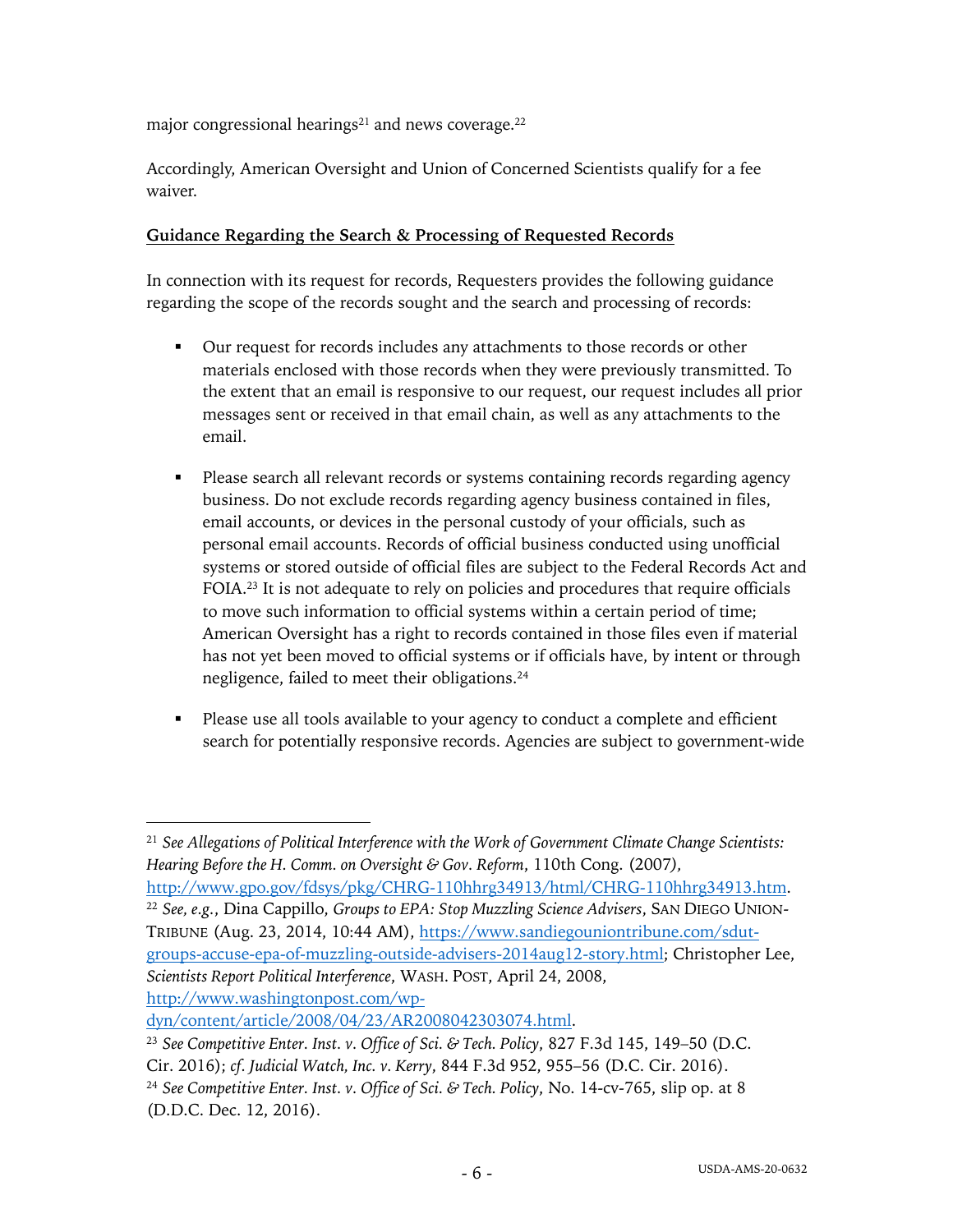requirements to manage agency information electronically,<sup>25</sup> and many agencies have adopted the National Archives and Records Administration (NARA) Capstone program, or similar policies. These systems provide options for searching emails and other electronic records in a manner that is reasonably likely to be more complete than just searching individual custodian files. For example, a custodian may have deleted a responsive email from his or her email program, but your agency's archiving tools may capture that email under Capstone. At the same time, custodian searches are still necessary; agencies may not have direct access to files stored in .PST files, outside of network drives, in paper format, or in personal email accounts.

- In the event some portions of the requested records are properly exempt from disclosure, please disclose any reasonably segregable non-exempt portions of the requested records. If a request is denied in whole, please state specifically why it is not reasonable to segregate portions of the record for release.
- Please take appropriate steps to ensure that records responsive to this request are not deleted by the agency before the completion of processing for this request. If records potentially responsive to this request are likely to be located on systems where they are subject to potential deletion, including on a scheduled basis, please take steps to prevent that deletion, including, as appropriate, by instituting a litigation hold on those records.

#### **Conclusion**

If you have any questions regarding how to construe this request for records or believe that further discussions regarding search and processing would facilitate a more efficient production of records of interest to Requesters, please do not hesitate to contact us to discuss this request. We welcome an opportunity to discuss its request with you before you undertake your search or incur search or duplication costs. By working together at the outset, American Oversight, Union of Concerned Scientists, and your agency can decrease the likelihood of costly and time-consuming litigation in the future.

Where possible, please provide responsive material in an electronic format by email. Alternatively, please provide responsive material in native format or in PDF format on a USB drive. Please send any responsive material being sent by mail to American Oversight, 1030 15th Street NW, Suite B255, Washington, DC 20005. If it will accelerate release of

office/2011/11/28/presidential-memorandum-managing-government-records; Office of Mgmt. & Budget, Exec. Office of the President, Memorandum for the Heads of Executive Departments & Independent Agencies, "Managing Government Records Directive," M-12-18 (Aug. 24, 2012), https://www.archives.gov/files/records-mgmt/m-12-18.pdf.

<sup>25</sup> Presidential Memorandum—Managing Government Records, 76 Fed. Reg. 75,423 (Nov. 28, 2011), https://obamawhitehouse.archives.gov/the-press-